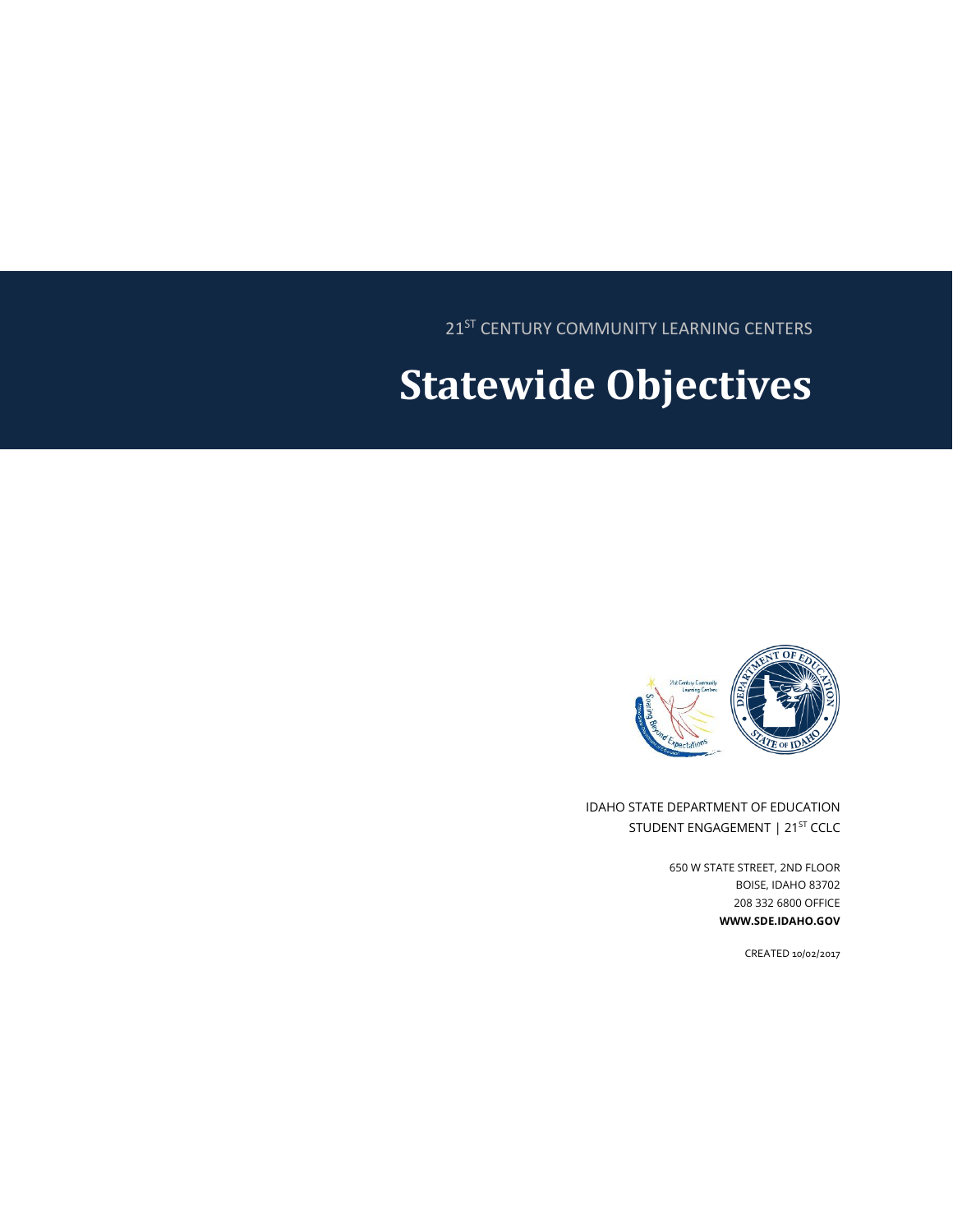#### **TABLE OF CONTENTS**

| Implement Safety & Emergency Plans, Policies, and Procedures 10 |  |
|-----------------------------------------------------------------|--|
|                                                                 |  |
|                                                                 |  |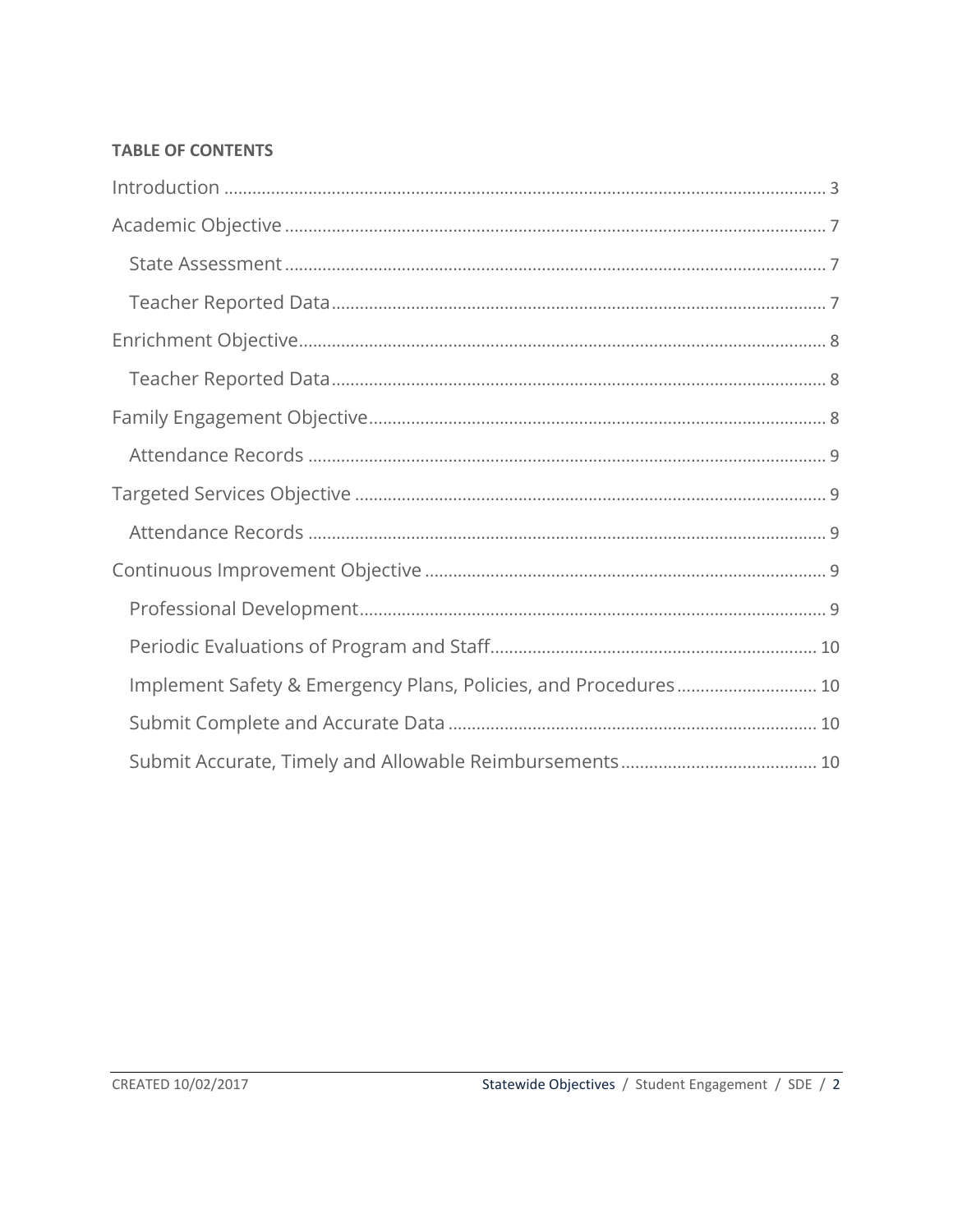## <span id="page-2-0"></span>**INTRODUCTION**

This document provides guidance to grantees on the established set of performance measures of 21<sup>st</sup> Century Community Learning Centers (21<sup>st</sup> CCLC).

The federal 21<sup>st</sup> CCLC has established performance objectives as part of the Government Performance and Results Act (GPRA):

GPRA Objective 1: Participants in 21st Century Community Learning Center programs will demonstrate educational and social benefits and exhibit positive behavioral changes. GPRA Objective 2: 21st Century Community Learning Centers will offer high-quality enrichment opportunities that positively affect student outcomes such as school attendance and academic performance, and result in decreased disciplinary actions or other adverse behaviors. GPRA Objective 3: Improve the operational efficiency of the program.

To coincide with these performance objectives, the Idaho  $21<sup>st</sup>$  CCLC has established the following statewide objectives:

**Academic**: Establish community learning centers that provide opportunities for academic enrichment to students in high-poverty, low-performing schools.

**Enrichment**: Establish community learning centers that offer a broad array of additional services, programs, and activities that complement the regular school day.

**Family & Parent Engagement**: Establish community learning centers that offer families of student's opportunities for active and meaningful engagement in their children's education, including opportunities for literacy and related educational development.

**Targeted Services**: Establish community learning centers that target services to students who attend schools that (1) are implementing comprehensive support and improvement activities and (2) enroll students who may be at risk for academic failure, dropping out of school, involvement in criminal or delinquent activities, or who lack positive role models.

**Continuous Improvement**: Establish community learning centers that continuously improve operational efficiency to provide high quality programming for participants.

**Summer Program**: Establish community learning centers that provide academic enrichment opportunities to students during the summer months.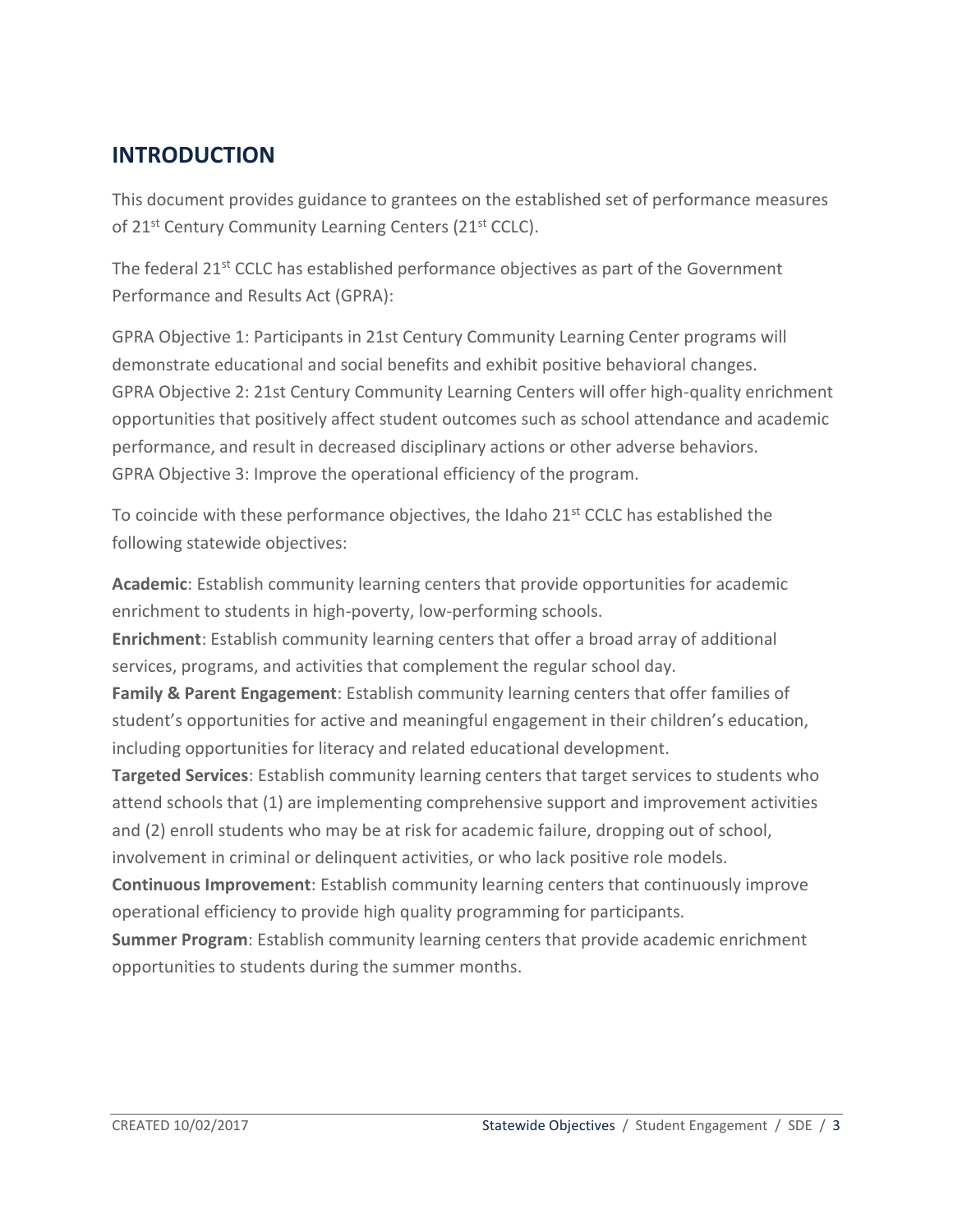| <b>Category</b>      | <b>State Educational Agency Goal</b>                                                                                                                                                                                                             | <b>Grantee Objective</b>                                                                                                                                                                                                                                                                     | <b>Data Collected</b>                                                                  |
|----------------------|--------------------------------------------------------------------------------------------------------------------------------------------------------------------------------------------------------------------------------------------------|----------------------------------------------------------------------------------------------------------------------------------------------------------------------------------------------------------------------------------------------------------------------------------------------|----------------------------------------------------------------------------------------|
| Academic             | Establish community learning centers that<br>provide opportunities for academic<br>enrichment to students in high-poverty,<br>low-performing schools.                                                                                            | 1.1. Offer at least one (1) academic<br>opportunity each day.<br>1.2. Regular program participants show<br>improvement/growth in academic<br>content.                                                                                                                                        | <b>Academic Activity</b><br><b>State Assessment</b><br><b>Teacher Reported</b><br>Data |
| Enrichment           | Establish community learning centers that<br>offer a broad array of additional services,<br>programs, and activities that complement<br>the regular school day.                                                                                  | 2.1 Offer at least one (1) academic<br>opportunity each day.<br>2.2 Regular program participants show<br>improvement/growth in behavior.                                                                                                                                                     | <b>Enrichment Activity</b><br><b>Teacher Reported</b><br>Data                          |
| Family<br>Engagement | Establish community learning centers that<br>offer families of student's opportunities<br>for active and meaningful engagement in<br>their children's education, including<br>opportunities for literacy and related<br>educational development. | 3.1 Promote & offer family engagement<br>activities for families of student's<br>services that are focused on a child's<br>education and/or include literacy and<br>related educational development:<br>Five (5) family literacy services.<br>Three (3) parent involvement<br>opportunities. | <b>Family Engagement</b><br>Attendance                                                 |
| Targeted<br>Services | Establish community learning centers that<br>target services to students who attend<br>schools that (1) are implementing<br>comprehensive support and<br>improvement activities and (2) enroll                                                   | 4.1 Offer program at least 100 days with<br>typical programming of 12 hours per<br>week.<br>4.2 Serve proposed number of students on<br>a daily basis.                                                                                                                                       | Calendar & Schedule<br>Participant<br>Attendance &<br>Demographics                     |

CREATED 10/02/2017 Statewide Objectives / Student Engagement / SDE / 4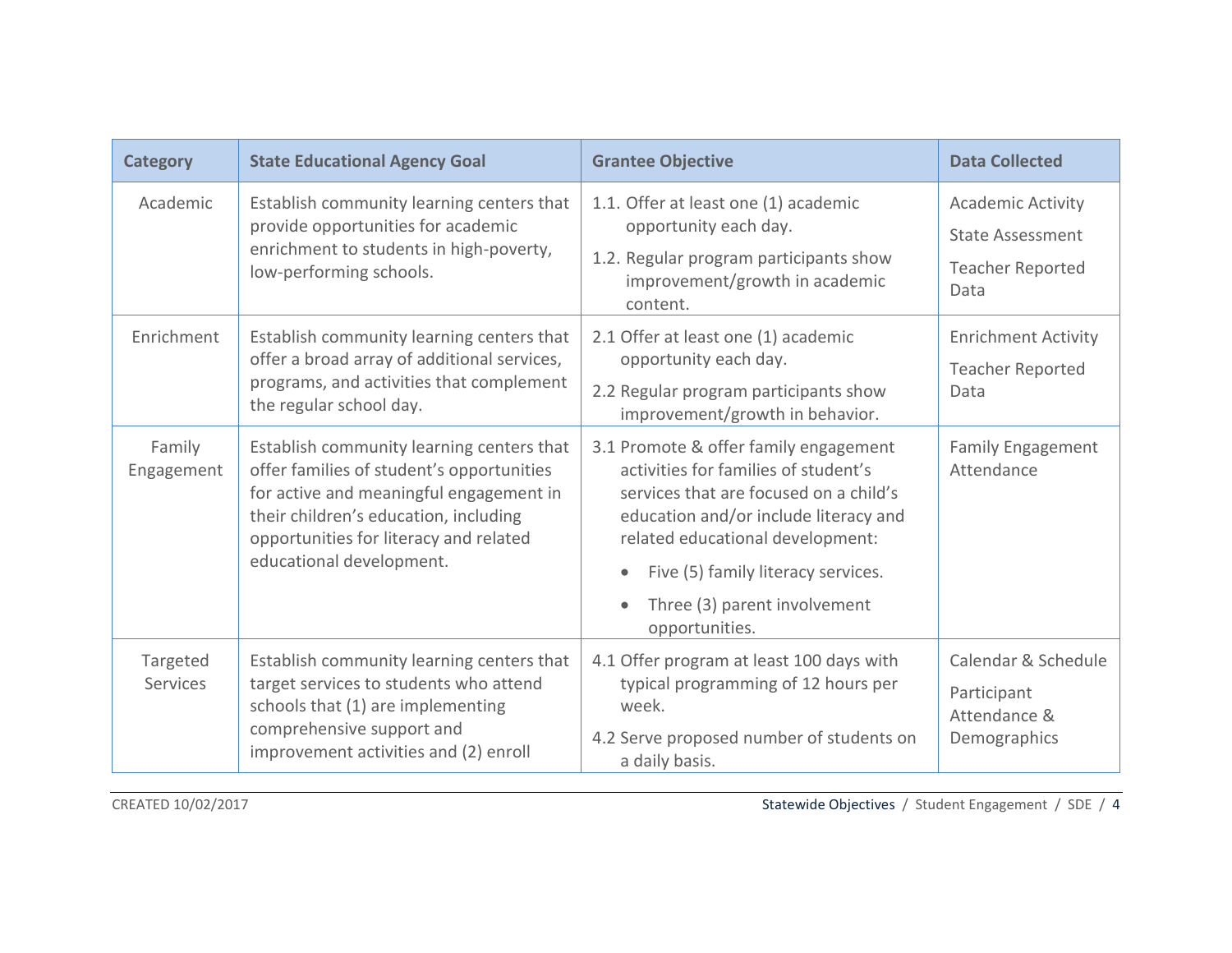| <b>Category</b>           | <b>State Educational Agency Goal</b>                                                                                                                                             | <b>Grantee Objective</b>                                                                                                                                                                                                                                                                                              | <b>Data Collected</b>                                                                                                                                          |
|---------------------------|----------------------------------------------------------------------------------------------------------------------------------------------------------------------------------|-----------------------------------------------------------------------------------------------------------------------------------------------------------------------------------------------------------------------------------------------------------------------------------------------------------------------|----------------------------------------------------------------------------------------------------------------------------------------------------------------|
|                           | students who may be at risk for academic<br>failure, dropping out of school,<br>involvement in criminal or delinquent<br>activities, or who lack strong positive role<br>models. | 4.3 Focus on regular program participants:<br>30 days or more of participation                                                                                                                                                                                                                                        |                                                                                                                                                                |
| Continuous<br>Improvement | Establish community learning centers that<br>continuously improve operational<br>efficiency to provide high quality<br>programming for participants.                             | 5.1 Offer all staff opportunities for<br>professional development.<br>5.2 Implement periodic evaluations for<br>program and staff.<br>5.3 Implement safety & emergency policies,<br>plans, and procedures.<br>5.4 Submit complete and accurate data.<br>5.5 Submit accurate, timely, and allowable<br>reimbursements. | <b>Staff PD Attendance</b><br><b>APR Questionnaire</b><br>Federal & State APR<br>Reimbursement<br>Requests                                                     |
| Summer<br>Program         | Establish community learning centers that<br>provide academic enrichment<br>opportunities to students during the<br>summer months.                                               | 6.1 Offer at least one (1) academic<br>opportunity and one (1) enrichment<br>opportunity for participants each day.<br>6.2 Offer one (1) family engagement<br>activity.<br>6.3 Offer one (1) professional development<br>opportunity related to summer<br>programming.                                                | Academic &<br><b>Enrichment Activity</b><br>Participant<br>Attendance &<br>Demographics<br><b>Family Engagement</b><br>Attendance<br>Staff Information &<br>PD |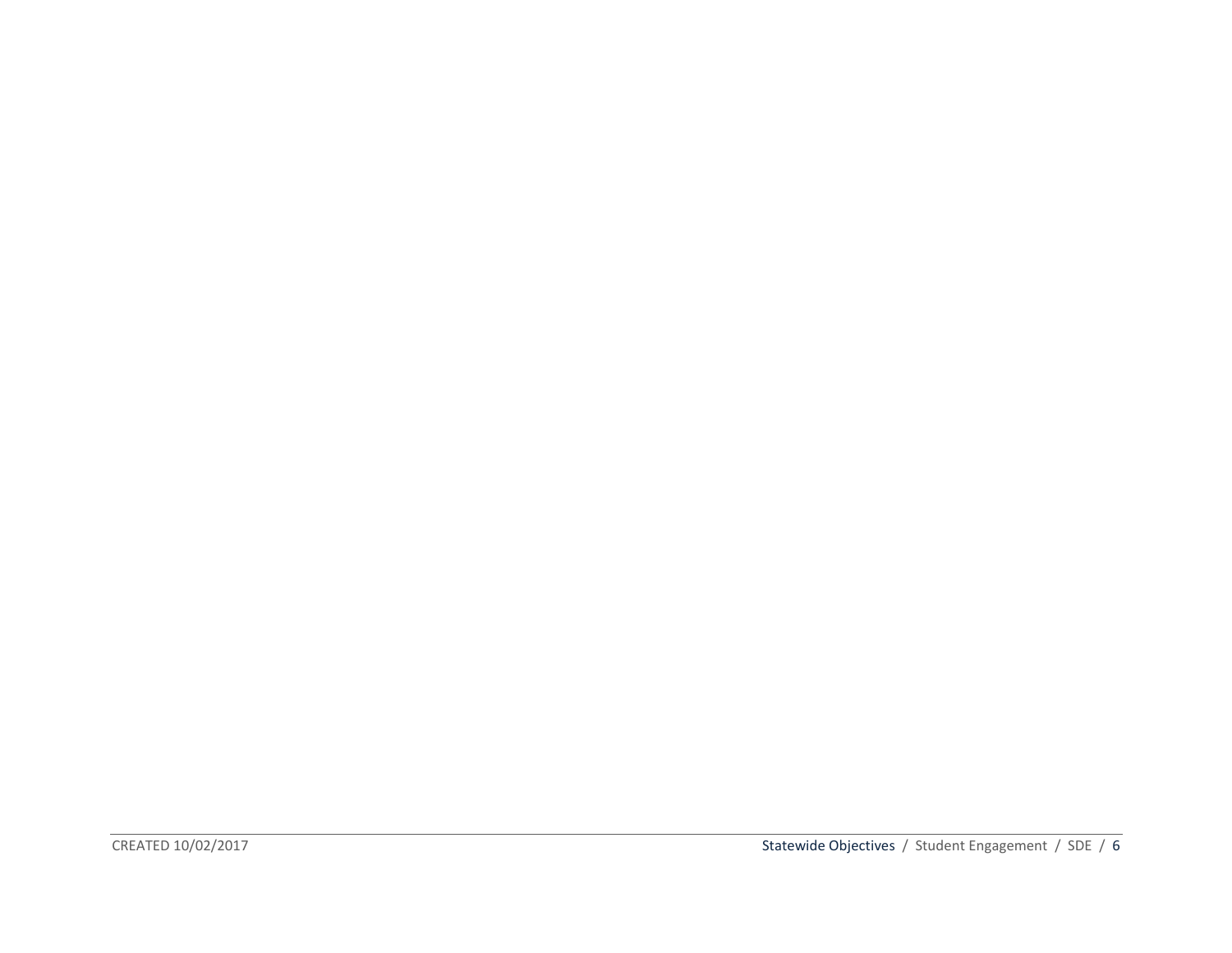## <span id="page-6-0"></span>**ACADEMIC OBJECTIVE**

Grantees will offer at least one (1) academic opportunity each day, measured by academic activity data offered.

Grantees will focus on the improvement of regular program participants (RPPs) in academic content, measured by state assessment and teacher reported data.

#### <span id="page-6-1"></span>State Assessment

**Rationale:** in order to establish common measurements for the evaluation of program performance of ensuring that grantees are helping students "meet the challenging State academic standards" (ESSA,  $4201(a)(1)$ ), Idaho  $21<sup>st</sup>$  CCLC use th[e Idaho Reading Indicator \(IRI\)](http://www.sde.idaho.gov/assessment/iri/) for K-3 and th[e Idaho Standard Assessment Test \(ISAT\)](http://www.sde.idaho.gov/assessment/isat-cas/) for 4-11.

As outlined in the Government Performance and Results Act (GPRA), 21<sup>st</sup> CCLC grantees demonstrate performance:

- Grades K-5 demonstrate reading proficiency (21<sup>st</sup> CCLC Program GPRA Measures, no. 1854); and
- Grades 6-12 demonstrate math proficiency  $(21^{st}$  CCLC Program GPRA Measures, no. 1854).

**Measurement:** academic performance based on the following:

- Participant is a regular program participant (attended 30 or more days),
- Not proficient in reading or math (based on previous year's assessment), and
- Improved to proficient in reading or math (based on current year's assessment).

#### <span id="page-6-2"></span>Teacher Reported Data

**Rationale:** in order to establish common measurements for the evaluation of program performance of ensuring that grantees are aligning "with the regular academic program of the school" (ESSA, 4203(a)(14)(A)); collaborating "with the schools that participating students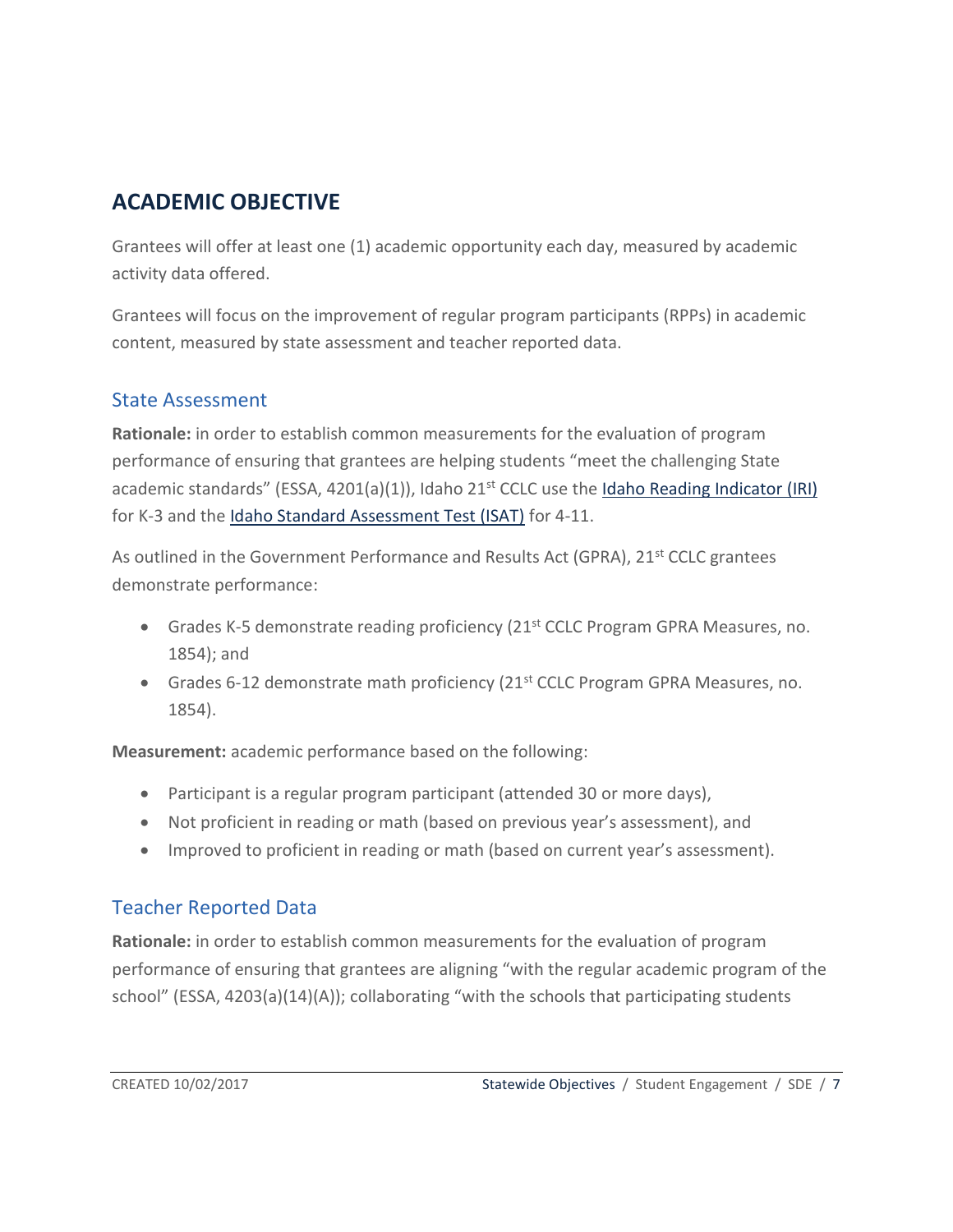attend" (ESSA, 4204(b)(2)(D)(i)); and helping students "meet the challenging State academic standards" (ESSA, 4201(a)(1)), Idaho 21 $<sup>st</sup>$  CCLC grantees may use teacher reported data.</sup>

As outlined in the GPRA, 21<sup>st</sup> CCLC grantees demonstrate performance:

**•** Teacher reported improvement in homework completion and class participation (21st) CCLC Program GPRA Measures, no. 1038 & 1039).

### <span id="page-7-0"></span>**ENRICHMENT OBJECTIVE**

Grantees will offer at least one (1) enrichment opportunity each day, measured by academic activity data offered.

Regular program participants will show improvement/growth in behavior.

#### <span id="page-7-1"></span>Teacher Reported Data

**Rationale:** in order to establish common measurements for the evaluation of program performance of ensuring that grantees are helping students improve "overall student success" (ESSA,  $4204(b)(2)(B)$ ), Idaho  $21^{st}$  CCLC grantees may uses teacher reported data.

As outlined in the GPRA, 21<sup>st</sup> CCLC grantees demonstrate performance:

• Teacher reported improvement in student behavior  $(21<sup>st</sup> CCLC Program GPRA Measures,$ no. 1041 & 1042).

## <span id="page-7-2"></span>**FAMILY ENGAGEMENT OBJECTIVE**

Grantees will offer opportunities for families of students for meaningful engagement throughout the year, measured by offering the following activities:

- School year program: Five (5) family literacy services and three (3) parent involvement opportunities.
- Summer program: offer one (1) family literacy service.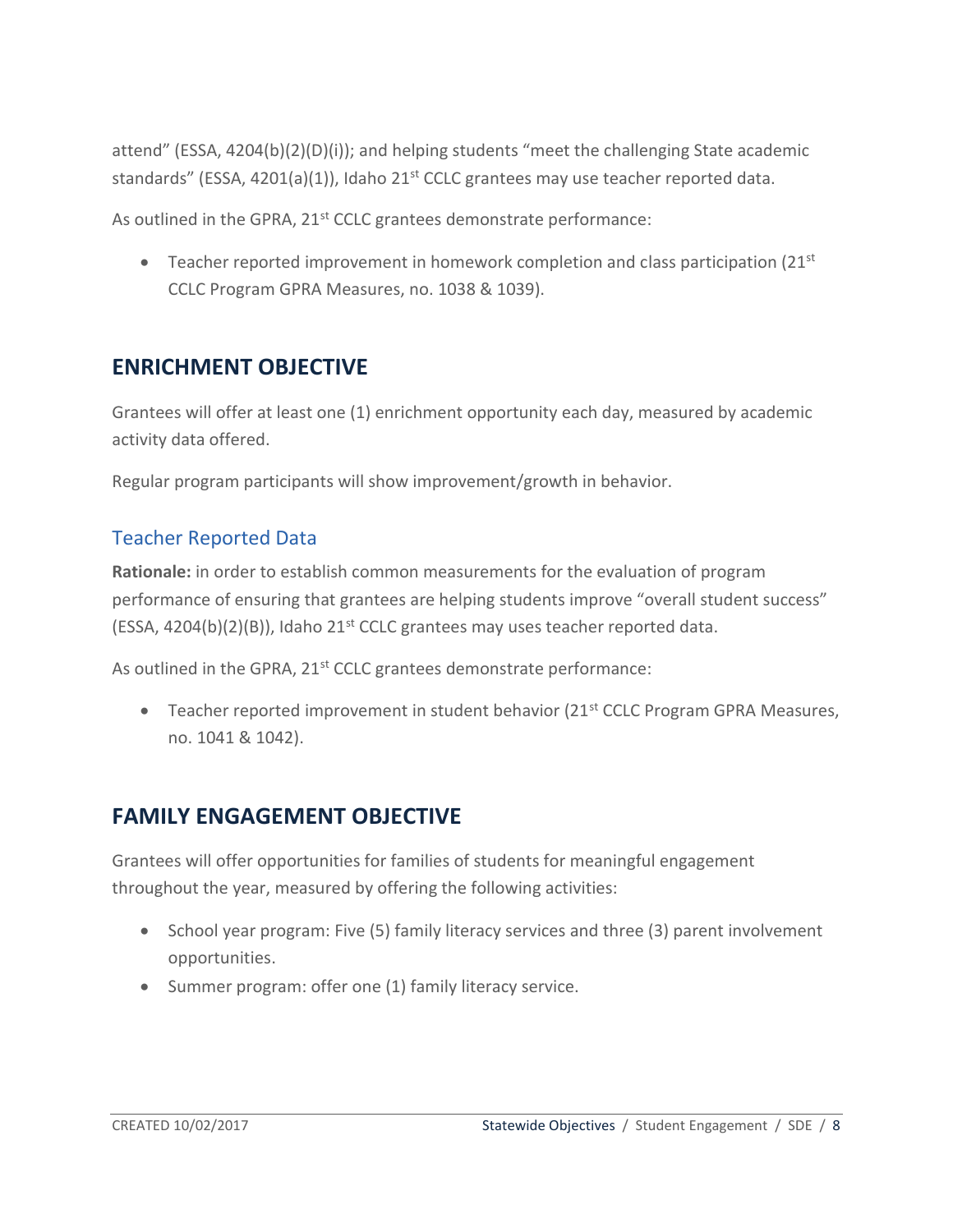#### <span id="page-8-0"></span>Attendance Records

**Rationale:** in order to establish common measurements for the evaluation of program performance of ensuring that grantees "offer families of students served by community learning centers opportunities for active and meaningful engagement in their children's education, including opportunities for literacy and related educational development" (ESSA, 4201(a)(3)), Idaho 21<sup>st</sup> CCLC grantees must use family/parent attendance records. Idaho 21<sup>st</sup> CCLC follows the *Family Literacy Services* (24) and *Parent Involvement* (39) guidelines as outlined in ESSA Sec. 8101.

## <span id="page-8-1"></span>**TARGETED SERVICES OBJECTIVE**

Grantees will operate school year program a minimum of 100 days with typical programming of 12 hours per week. Grantees that operate summer program will operate for a minimum of 40 hours during the summer months.

Grantees will serve the proposed number of students on a daily basis and focus on regular program participants.

#### <span id="page-8-2"></span>Attendance Records

Rationale: in order to establish common measurements for the evaluation of program performance of ensuring that grantees have "regular (or consistent) program attendance" (ESSA, 4201(a)(3)), Idaho 21<sup>st</sup> CCLC grantees use participant attendance records.

## <span id="page-8-3"></span>**CONTINUOUS IMPROVEMENT OBJECTIVE**

#### <span id="page-8-4"></span>Professional Development

Grantees will offer all staff opportunities for professional development.

**Rationale:** in order to establish common measurements for the evaluation of program performance of ensuring that grantees operate a quality afterschool program that uses "best practices, including research or evidence-based practices" (ESSA, 4204(b)(2)(J)), as well as "wellrounded education activities" that support "the challenging State academic standards and any local academic standards (ESSA, Sec. 4205(a)), Idaho 21<sup>st</sup> CCLC grantees must use staff